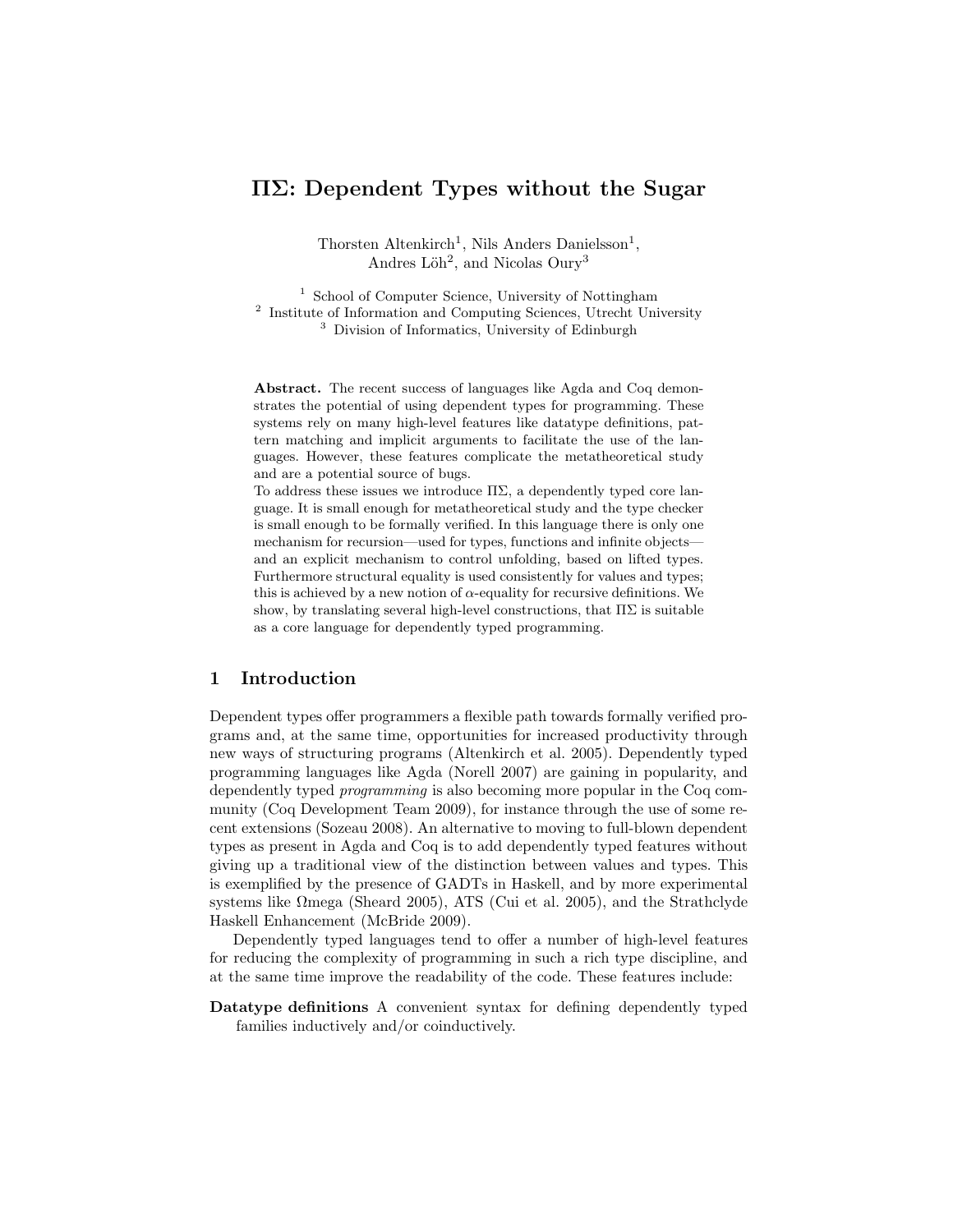- Pattern matching Agda offers a very powerful mechanism for dependently typed pattern matching. To some degree this can be emulated in Coq by using Sozeau's new tactic Program (2008).
- Hidden parameters In dependently typed programs datatypes are often indexed. The indices can often be inferred using unification, which means that the programmer does not have to read or write them. This provides an alternative to polymorphic type inference à la Hindley-Milner.

These features, while important for the usability of dependently typed languages, complicate the metatheoretic study and can be the source of subtle bugs in the type checker. To address such problems, we can use a core language which is small enough to allow metatheoretic study. A verified type checker for the core language can also provide a trusted core in the implementation of a full language.

Coq makes use of a core language, the Calculus of (Co)Inductive Constructions (CCIC, Giménez 1996). However, this calculus is quite complex: it includes the schemes for strictly positive datatype definitions and the accompanying recursion principles. Furthermore it is unclear whether some of the advanced features of Agda, such as dependently typed pattern matching, the flexible use of mixed induction/coinduction, and induction-recursion, can be easily translated into CCIC or a similar calculus. (One can argue that a core language is less useful if the translation from the full language is difficult to understand.)

In the present paper we suggest a different approach: we propose a core language that is designed in such a way that we can easily translate the highlevel features mentioned above; on the other hand, we postpone the question of totality. Totality is important for dependently typed programs, partly because non-terminating proofs are not very useful, and partly for reasons of efficiency: if a certain type has at most one total value, then total code of that type does not need to be run at all. However, we believe that it can be beneficial to separate the verification of totality from the functional specification of the code. A future version of our core language may have support for independent certificates of totality (and the related notions of positivity and stratification); such certificates could be produced manually, or through the use of a termination checker.

The core language proposed in this paper is called  $\Pi\Sigma$  and is based on a small collection of basic features:<sup>4</sup>

- Dependent function types ( $\Pi$ -types) and dependent product types ( $\Sigma$ -types).
- A (very) impredicative universe of types with Type : Type.
- Finite sets (enumerations) using reusable and scopeless labels.
- A general mechanism for mutual recursion, allowing the encoding of advanced concepts such as induction-recursion.
- Lifted types, which are used to control recursion. These types offer a convenient way to represent mixed inductive/coinductive definitions.
- A definitional equality which is structural for all definitions, whether types or programs, enabled by a novel definition of  $\alpha$ -equality for recursive definitions.

<sup>4</sup> The present version is a simplification of a previous implementation, described in an unpublished draft (Altenkirch and Oury 2008).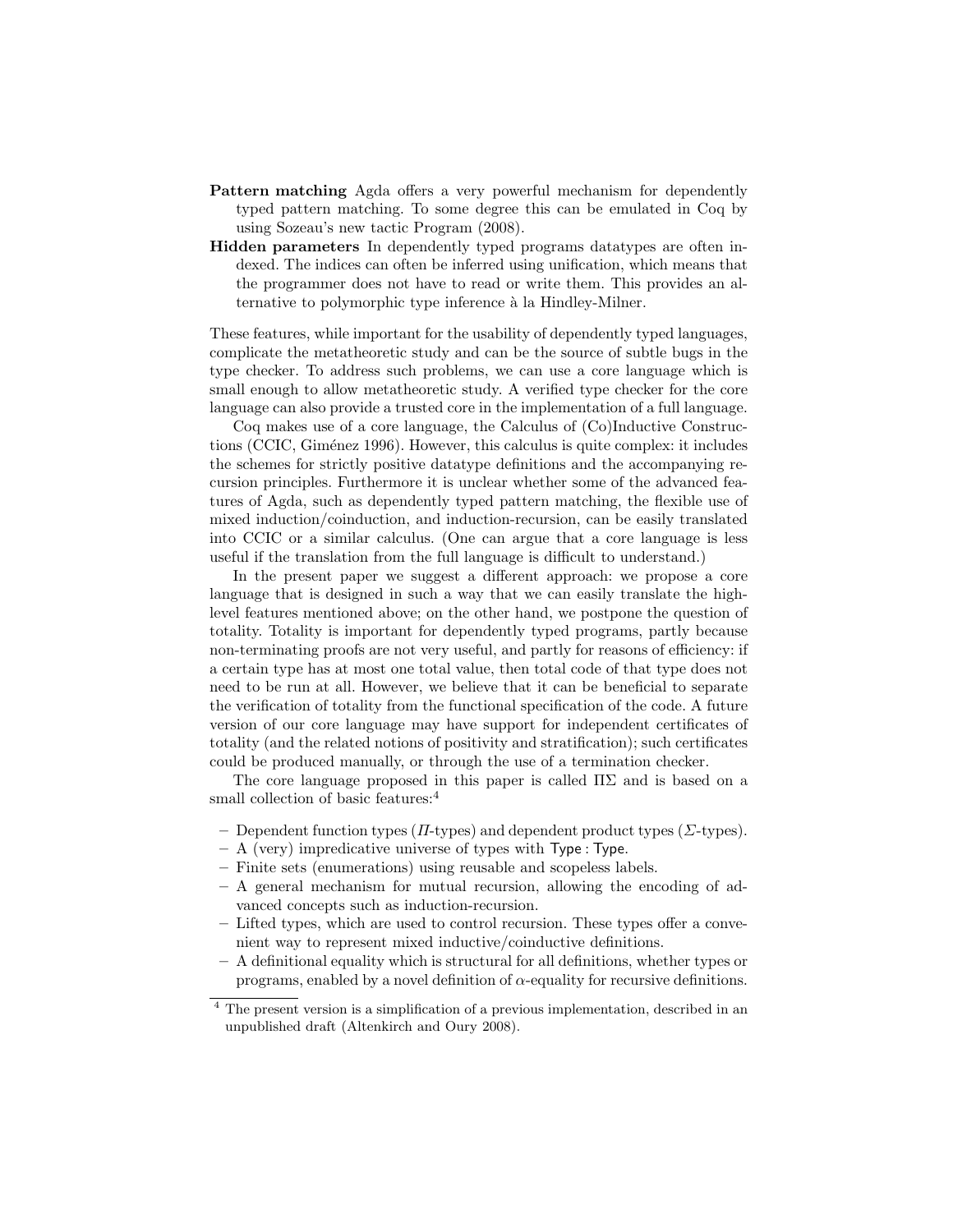We have implemented an interactive type checker/interpreter for  $\Pi\Sigma$  in Haskell.<sup>5</sup>

Before we continue, note that we have not yet developed the metatheory of ΠΣ formally, so we would not be surprised if there were some problems with the presentation given here. We plan to establish important metatheoretic properties such as soundness (well-typed programs do not get stuck) for a suitably modified version of  $\Pi\Sigma$  in a later paper. The main purpose of this paper is to introduce the general ideas underlying the language, and to start a discussion about them.

### Outline of the Paper

We introduce  $\Pi\Sigma$  by giving examples showing how high-level dependently typed programming constructs can be represented (Sect. 2). We then specify the operational semantics (Sect. 3), develop the equational theory (Sect. 4), and present the type system (Sect. 5). Finally we conclude and discuss further work (Sect. 6).

### Related Work

We have already mentioned the core language CCIC (Giménez 1996). Another dependently typed core language, that of Epigram (Chapman et al. 2006), is basically a framework for implementing a total type theory, based on elimination combinators. Augustsson's influential language Cayenne (1998) is like  $\Pi\Sigma$  a partial language, but is not a core language. The idea to use a partial core language was recently and independently suggested by Coquand et al. (2009), who propose a language called Mini-TT, which is also related to Coquand's Calculus of Definitions (2008). Mini-TT uses a nominal equality, unlike  $\Pi\Sigma$ 's structural equality, and unfolding of recursive definitions is not controlled explicitly by using lifted types, but by not unfolding inside patterns and sum types. The core language  $F_C$  (Sulzmann et al. 2007) provides support for GADTs, among other things.

The use of lifted types is closely related to the use of suspensions to encode non-strictness in strict languages (Wadler et al. 1998).

### Acknowledgements

We would like to thank Andreas Abel, Thierry Coquand, Ulf Norell, Simon Peyton Jones and Stephanie Weirich for discussions related to the ΠΣ project. We would also like to thank Darin Morrison, who has contributed to the implementation of ΠΣ, and members of the Functional Programming Laboratory in Nottingham, who have given feedback on our work.

# 2  $\Pi\Sigma$  by Example

In this section we first briefly introduce the syntax of  $\Pi\Sigma$  (Sect. 2.1). The rest of the section demonstrates how to encode a number of high-level features from dependently typed programming languages in  $\Pi\Sigma$ : (co)datatypes

<sup>5</sup> The package pisigma is available from Hackage (http://hackage.haskell.org).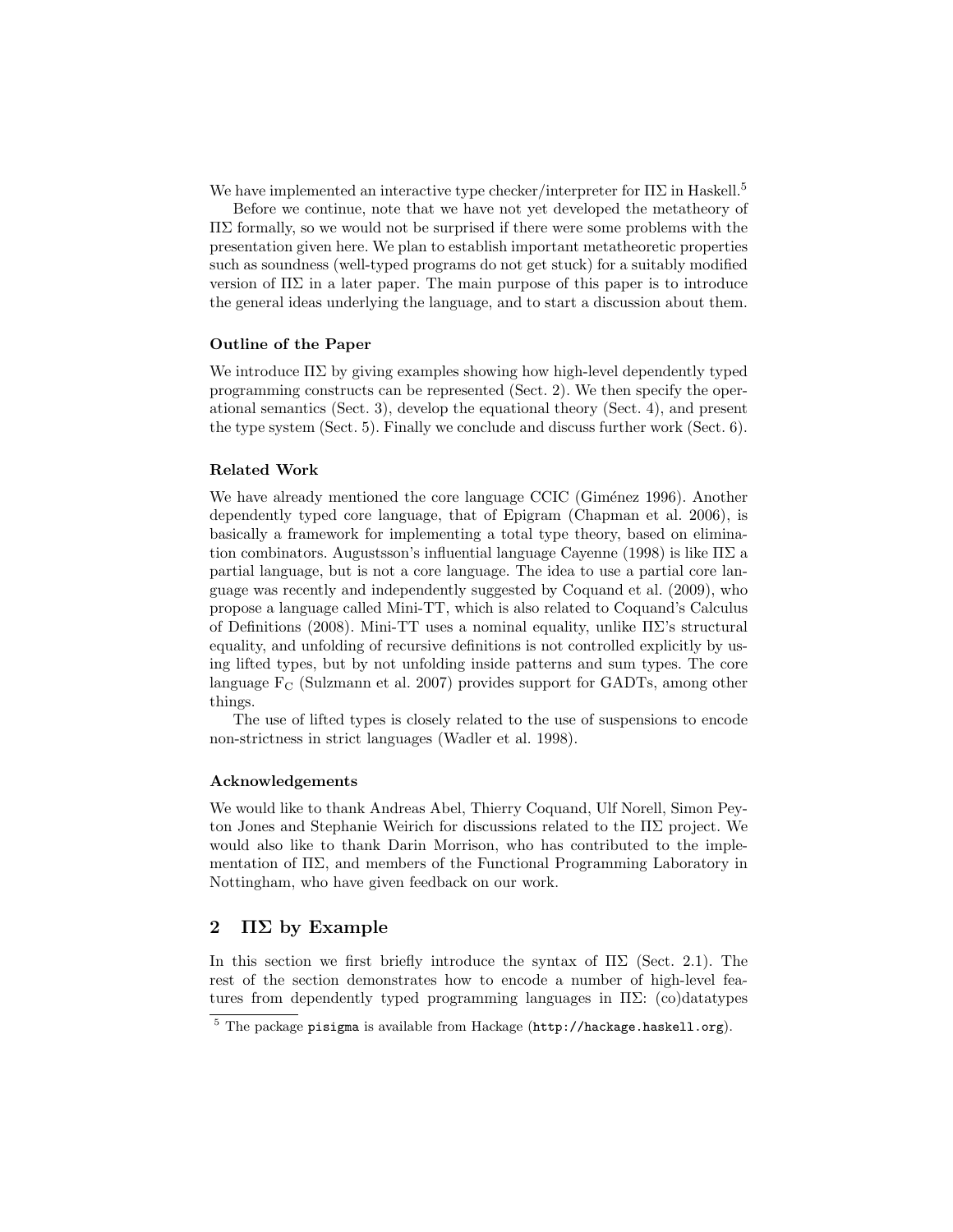(Sects. 2.2 and 2.3), equality (Sect. 2.4), families of datatypes (Sect. 2.5), and finally induction-recursion (Sect. 2.6).

#### 2.1 Syntax Overview

The syntax of  $\Pi\Sigma$  is defined as follows:

```
Terms t, u, \sigma, \tau ::= \text{let } \Gamma \text{ in } t \mid x \mid \text{Type} \mid (x : \sigma) \rightarrow \tau \mid \lambda x \rightarrow t \mid t \ u\left| \right| (x : \sigma) * \tau \left| (t, u) \right| split t with (x, y) \rightarrow t|\ \{\,\overline{l}\,\}\,| 'l\,|\, case t of \{\,\overline{l\rightarrow u^{\vert}}\,\}|\uparrow \sigma | [t] |!t | \text{Rec } \sigma | \text{fold } t | \text{unfold } t \text{ as } x \to uContexts \Gamma, \Delta ::= \varepsilon | \Gamma; x : \sigma | \Gamma; x = t
```
While there is no syntactic difference between terms and types, we use the metavariables  $\sigma$  and  $\tau$  to highlight positions where terms play the role of types. We write  $\bar{a}^s$  for an s-separated sequence of as. The language supports the following concepts:

- Type The type of types is Type. Since  $\Pi\Sigma$  is partial anyway due to the use of general recursion, we also assume Type : Type.
- **Dependent functions** We use the same notation as Agda, writing  $(x : \sigma) \rightarrow \tau$ for dependent function types.
- **Dependent products** We write  $(x:\sigma)*\tau$  for dependent products. Elements are constructed using tuple notation:  $(t, u)$ . The eliminator split t with  $(x, y) \rightarrow$  $u$  deconstructs the scrutinee  $t$ , binding its components to  $x$  and  $y$ , and then evaluates u.
- **Enumerations** Enumerations are finite sets, written  $\{\bar{l}\}\$ . The labels l do not interfere with identifiers, can be reused and have no scope. To disambiguate them from identifiers we use  $'l$  to construct an element of an enumeration. The eliminator case t of  $\{\overline{l} \rightarrow u^{\parallel}\}$  analyzes the scrutinee t and chooses the matching branch.
- **Lifting** A lifted type  $\uparrow \sigma$  contains boxed terms [t]. Definitions are not unfolded inside boxes. If a box is forced using !, then evaluation can continue. To enable the definition of recursive types we introduce a type former Rec which turns a suspended type (i.e., an inhabitant of ↑Type) into a type. Rec comes together with a constructor fold and an eliminator unfold.
- Let A let expression's first argument  $\Gamma$  is a context, i.e., a sequence of declarations  $x : \sigma$  and (possibly recursive) definitions  $x = t$ . Definitions and declarations may occur in any order in a let context, subject to the following constraints:
	- Before a variable can be defined, it must first be declared.
	- Every declared variable must be defined exactly once in the same context (subject to shadowing, i.e.,  $x : \sigma; x = t; x : \tau; x = u$  is fine).
	- Every declaration and definition has to type check with respect to the previous declarations and definitions. Note that the order matters and that we cannot always shift all declarations before all definitions, because type checking a declaration may depend on the definition of a mutually defined variable (see Sect. 2.6).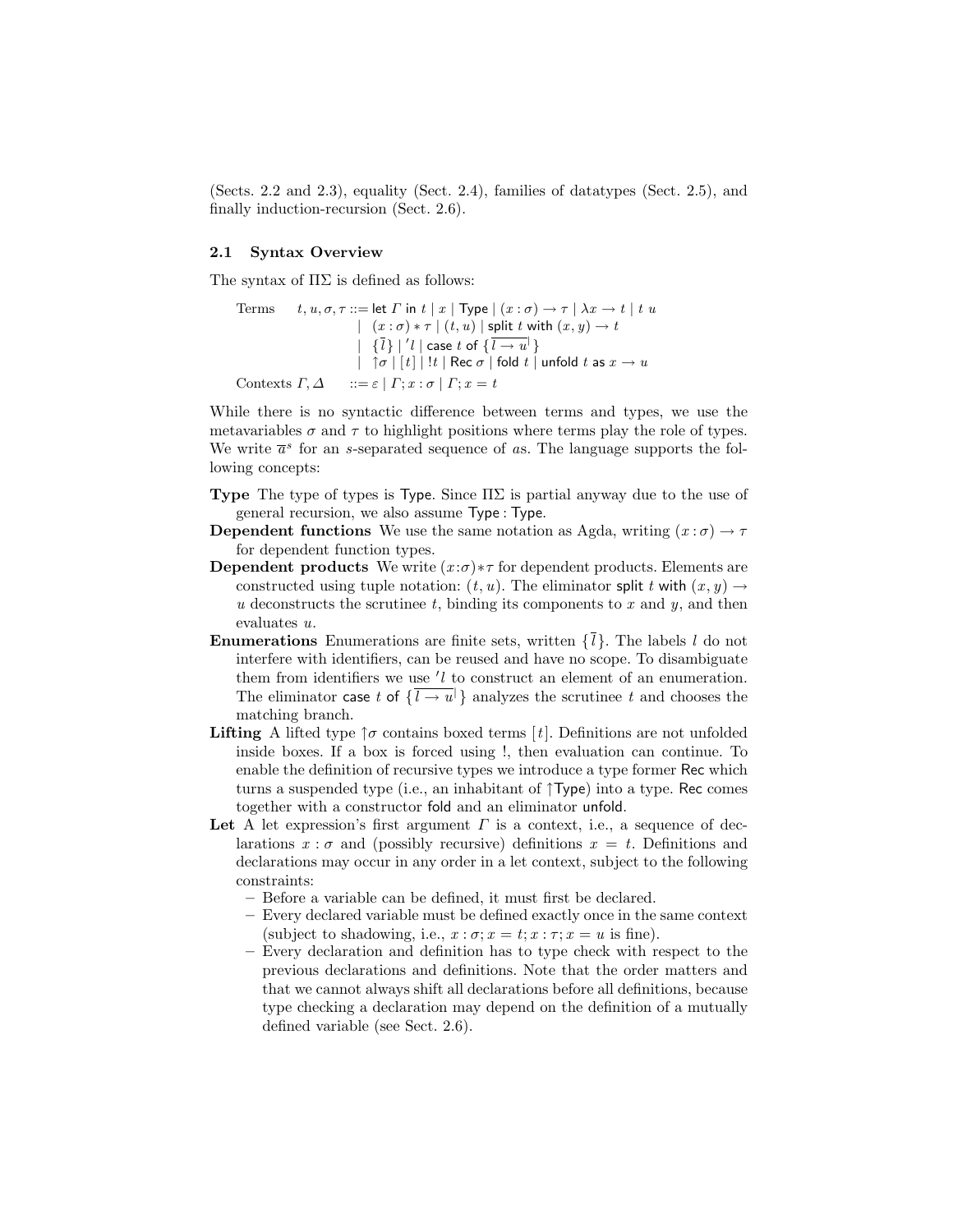To simplify the presentation,  $\Pi\Sigma$ —despite being a core language—allows a modicum of syntactic sugar: A non-dependent function type can be written as  $\sigma \to \tau$ , and a non-dependent product as  $\sigma * \tau$  (both  $\rightarrow$  and  $*$  associate to the right). Several variables may be bound at once in  $\lambda$  abstractions  $(\lambda x_1 x_2 ... x_n \to t)$ , function types  $((x_1 x_2 \ldots x_n : \sigma) \to \tau)$ , and product types  $((x_1 x_2 \ldots x_n : \sigma) * \tau)$ . We can also combine a declaration and a subsequent definition: instead of  $x : \sigma$ ;  $x = t$ we write  $x : \sigma = t$ . Finally we write unfold t as a shorthand for unfold t as  $x \to x$ .

### 2.2 Datatypes

ΠΣ does not have a builtin mechanism to define datatypes. Instead, we rely on its more primitive features—finite types,  $\Sigma$ -types, recursion and lifting—to model datatypes.

As a simple example, consider the declaration of (Peano) natural numbers and addition. We represent Nat as a recursively defined  $\Sigma$ -type whose first component is a tag (zero or suc), indicating which constructor we are using, and whose second component gives the type of the constructor arguments:

 $Nat: Type = (l: \{ zero \; suc\}) * case \; l \; of \; \{ zero \; \rightarrow \; Unit \; | \; suc \rightarrow Rec \; [Nat]\};$ 

In the case of zero we use a one element type  $Unit$  which is defined by  $Unit$ : Type  $= \{unit\}$ . The recursive occurrence of *Nat* is placed inside a box (i.e.,  $[Nat]$  rather than  $Nat$ ). Boxing prevents infinite unfolding during evaluation. Evaluation is performed while testing type equality, and boxing is essential to keep the type checker from diverging. Note also that we need to use Rec because  $[Nat]$  has type  $\uparrow$ Type but we expect an element of Type here.

Using the above representation we can derive the constructors  $zero: Nat =$  $('zero,'unit)$  and  $suc: Nat \rightarrow Nat = \lambda i \rightarrow ('suc, \text{fold } i)$ . (We use fold to construct an element of Rec  $[Nat]$ .) Addition can then be defined as follows:

 $add: Nat \rightarrow Nat \rightarrow Nat;$  $add = \lambda m$   $n \rightarrow$  split m with  $(m_l, m_r) \rightarrow$ ! case  $m_l$  of  $\{zero \rightarrow [n]$  $| succ \rightarrow [suc (add (unfold m_r) n)]$ ;

Here we use *dependent elimination*, i.e., the typing rules for split and case exploit the constraint that the scrutinized term is equal to the corresponding pattern. In the zero branch  $m_r$  has type Unit, and in the suc branch it has type Rec [Nat]. In the latter case we use unfold to get a term of type Nat.

Note that, yet again, we use boxing to stop the infinite unfolding of the recursive call (type checking a dependently typed program can involve evaluation under binders). We have to box both branches of the case to satisfy the type checker—they both have type  $\uparrow Nat$ . Once the variable  $m_l$  gets instantiated with a concrete label the case reduces and the box in the matching case branch gets forced by the  $\ell$ . As a consequence, computations like  $2 + \ell$ 1, i.e., add (suc (suc zero)) (suc zero), evaluate correctly—in this case to  $('suc, fold ('suc, fold ('suc, fold ('zero,'unit)))).$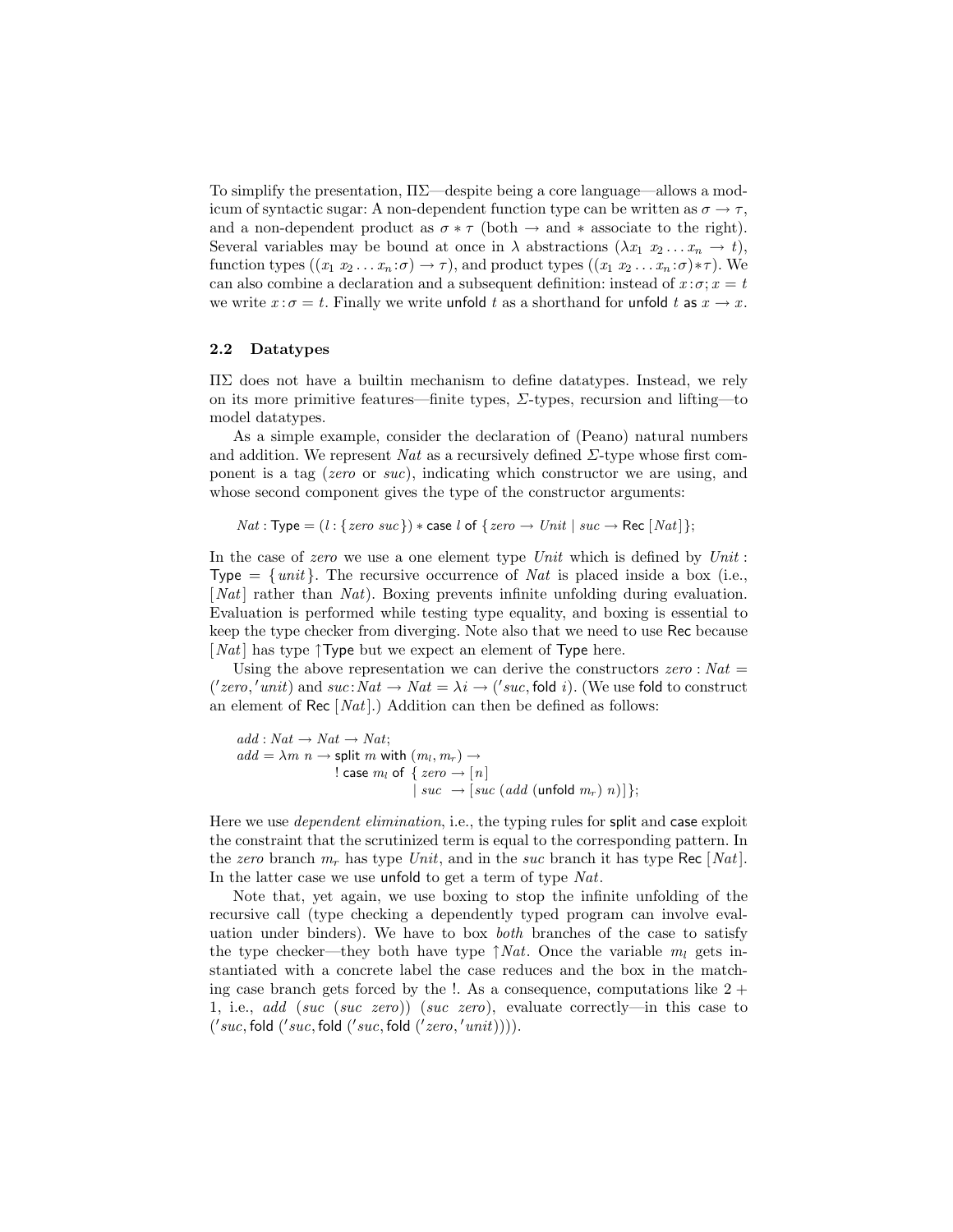#### 2.3 Codata

The type Nat is an eager datatype, corresponding to an inductive definition. In particular, it does not make sense to write the following definition:

 $omega: Nat = ('suc, fold \omega)$ ;

Here the recursive occurrence is not guarded by a box and hence *omega* will simply diverge if evaluation to normal form is attempted. To define a lazy or coinductive type like the type of streams we have to use lifting  $(\uparrow \dots)$  explicitly in the type definition:

 $Stream : Type \rightarrow Type = \lambda A \rightarrow A * Rec [\uparrow (Stream A)];$ 

We can now define programs by *corecursion*. As an example we define *from*, a function that creates streams of increasing numbers:

 $from: Nat \rightarrow Stream Nat;$  $from = \lambda n \rightarrow (n, \text{fold} \ [from \ (suc \ n)]);$ 

The type system forces us to protect the recursive occurrence with a box. Evaluation of from zero terminates with (zero, let  $n : Nat = zero$  in fold [from (suc n)]).

The use of lifting to indicate corecursive occurrences allows a large flexibility in defining datatypes. In particular, it facilitates the definition of mixed inductive/coinductive types such as the type of stream processors (Hancock et al. 2009), a concrete representation of functions on streams:

 $SP:$  Type  $\rightarrow$  Type  $\rightarrow$  Type;  $SP = \lambda A \ B \rightarrow (l : \{ get \ put\}) * \text{case } l \text{ of } \{ get \ \rightarrow A \rightarrow \text{Rec } [SP \ A \ B]$  $| put \rightarrow B * Rec [\uparrow (SP \land B)]$ ;

The basic idea of stream processors is that we can only perform a finite number of gets before issuing the next of infinitely many puts. As an example we define the identity stream processor corecursively:

 $idsp:(A:Type)\rightarrow SP~A~A;$  $idsp = \lambda A \rightarrow ('get, (\lambda a \rightarrow fold ('put, (a, fold [idsp A)])));$ 

We can use mixed recursion/corecursion to define the semantics of stream processors in terms of functions on streams:

 $eval: (A \ B: \mathsf{Type}) \rightarrow SP \ A \ B \rightarrow Stream \ A \rightarrow Stream \ B;$  $\mathit{eval} = \lambda A \; B \; \mathit{sp} \; \mathit{aas} \to \mathsf{split} \; \mathit{sp} \; \mathit{with} \; (\mathit{sp}_l, \mathit{sp}_r) \to \mathsf{lcase} \; \mathit{sp}_l \; \mathsf{of}$  $\{ \; get \rightarrow \mathsf{split} \; \mathit{aas} \; \text{with} \; (\mathit{a, aas}') \rightarrow [(\mathit{eval} \; \mathit{A} \; \mathit{B} \; (\mathsf{unfold} \; (\mathit{sp}_r \; \mathit{a})) \; (\mathit{!(unfold} \; \mathit{aas}')))]$  $\mid put \rightarrow \textsf{split} \; sp_r \; \text{with} \; (b, sp') \; \rightarrow \left[ (\textit{b}, \textsf{fold} \; [eval \; A \; B \; (!\textsf{unfold} \; sp')) \; \textit{aas} ] ) \right] \};$ 

Inspired by  $\Pi\Sigma$  the latest version of Agda also supports definitions using mixed induction and coinduction, using basically the same mechanism (but in a total setting). Applications of such mixed definitions are explored in more detail by Danielsson and Altenkirch (2009).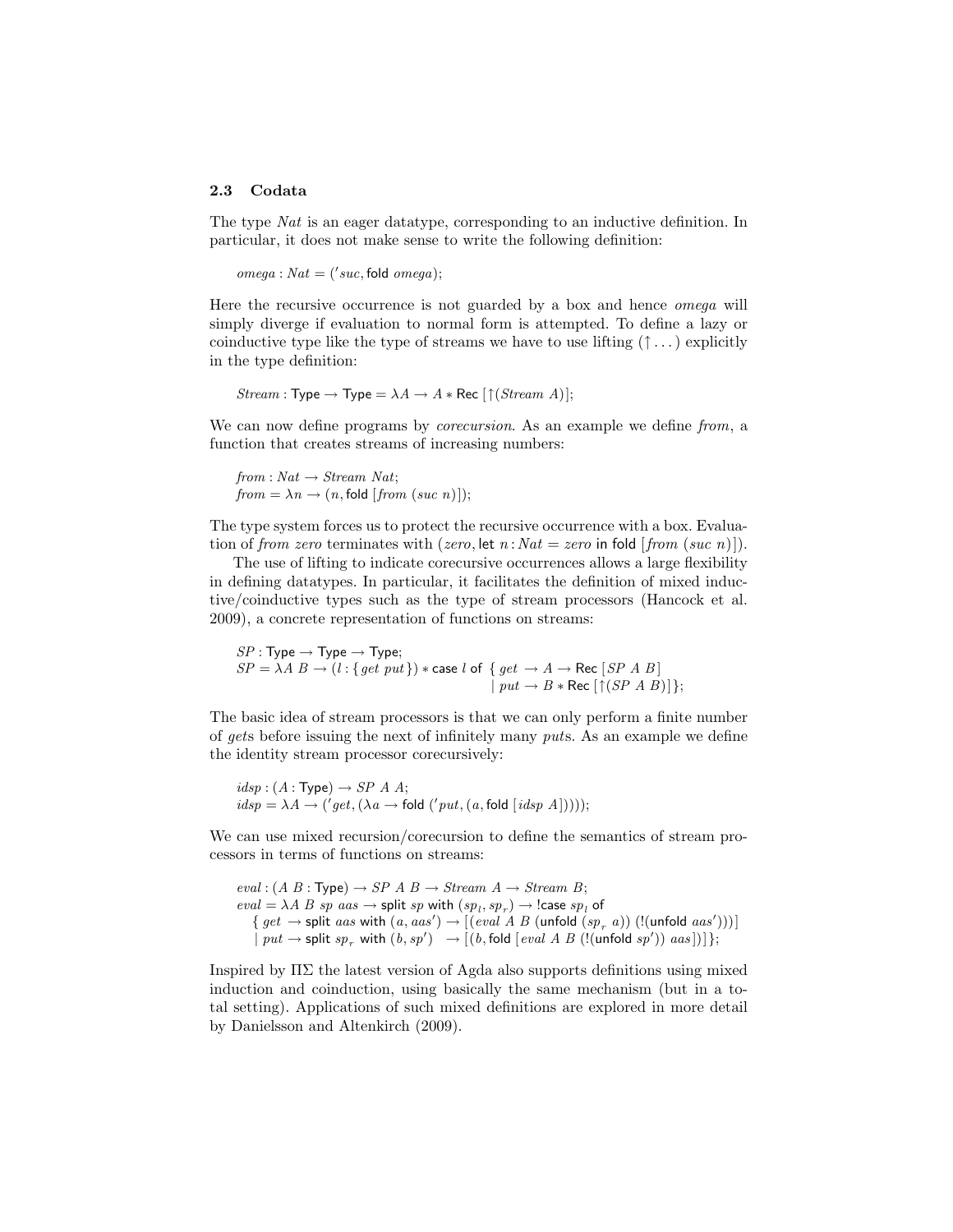High-level languages such as Agda and Coq control the evaluation of recursive definitions using the evaluation context, with different mechanisms for defining datatypes and values. In contrast,  $\Pi\Sigma$  handles recursion uniformly, at the cost of additional annotations stating where to lift, box and force. For a core language this seems to be a price worth paying, though. We can still recover syntactical conveniences as part of the translation of high-level features.

#### 2.4 Equality

ΠΣ does not come with a propositional equality like the one provided by inductive families in Agda, and currently such an equality cannot, in general, be defined. This omission is intentional. In the future we plan to implement an extensional equality, similar to that described by Altenkirch et al. (2007), by recursion over the structure of types. However, for types with decidable equality a (substitutive) equality can be defined in  $\Pi\Sigma$  as it is. As an example, we consider natural numbers again (cf. Sect. 2.2); see also Sect. 2.6 for a generic approach.

Using  $Bool$ : Type = {true false}, we first implement a decision procedure for equality of natural numbers (omitted here due to lack of space):

 $eqNat: Nat \rightarrow Nat \rightarrow Book;$ 

We can lift a *Boolean* to the type level using the truth predicate  $T$ , and then use that to define equality:

 $Empty: Type$   $= \{\};$  $T : Bool \rightarrow Type$   $\qquad = \lambda b \rightarrow \text{case } b \text{ of } \{ \text{ true } \rightarrow \text{Unit } | \text{ false } \rightarrow \text{Empty } \};$  $EqNat : Nat \rightarrow Nat \rightarrow Type = \lambda m n \rightarrow T (eqNat m n);$ 

Using recursion we now implement a  $\text{proof}^6$  of reflexivity:

$$
refINat:(n: Nat) \to EqNat \ n \ n;
$$
  

$$
refINat = \lambda n \to split \ n \ with \ (n_l, n_r) \to !case \ n_l \ of \ \{ zero \to ['unit] \ | \ suc \to [refNat \ (unfold \ n_r)]\};
$$

Note the use of dependent elimination to encode dependent pattern matching here. Currently dependent elimination is only permitted if the scrutinee is a variable (as is the case for n and  $n_l$  here; see Sect. 5), but the current design lacks subject reduction for open terms (see Sect. 6), so we may reconsider this design choice.

To complete the definition of equality we have to show that  $EqNat$  is substitutive. This can also be done by recursion over the natural numbers (we omit the definition for reasons of space):

 $substNat: (P: Nat \rightarrow Type) \rightarrow (m n: Nat) \rightarrow EqNat m n \rightarrow P m \rightarrow P n;$ 

Using *substNat* and reflNat it is straightforward to show that  $EqNat$  is a congruence. For instance, transitivity can be proved as follows:

 $6$  Because termination is not checked, reflNat is not a formal proof. However, in this case it easy to see that the definition is total.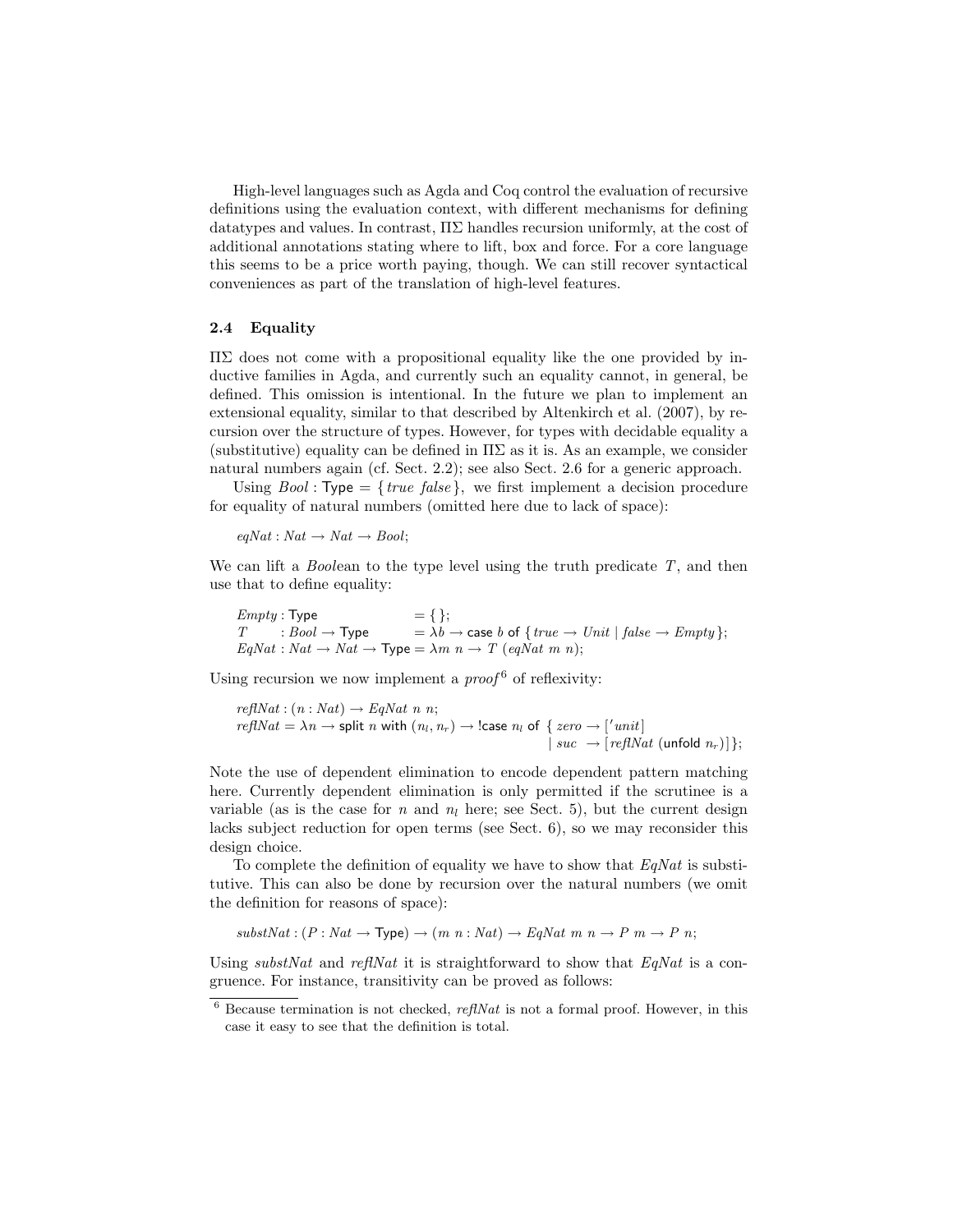$transNat : (i \, j \, k : Nat) \rightarrow EqNat \, i \, j \rightarrow EqNat \, j \, k \rightarrow EqNat \, i \, k;$  $transNat = \lambda i j k p q \rightarrow substNat (\lambda x \rightarrow EqNat i x) j k q p;$ 

The approach outlined above is limited to types with decidable equality. While we can define a non-boolean equality  $eqStreamNat : Stream Nat \rightarrow$ Stream Nat  $\rightarrow$  Type (corresponding to the extensional equality of streams, or bisimulation), we cannot derive a substitution principle. The same applies to function types, where we can define an extensional equality but not prove it to be substitutive.

### 2.5 Families

Dependent datatypes, or families, are the workhorse of dependently typed languages like Agda. As an example, consider the definition of vectors (lists indexed by their length) in Agda:

data  $Vec(A:Set): \mathbb{N} \rightarrow Set$  where  $[ ]$  : Vec A zero  $\exists ::= \{n : \mathbb{N}\} \rightarrow A \rightarrow \text{Vec } A \text{ } n \rightarrow \text{Vec } A \text{ } (\text{succ } n)$ 

Using another family, the family of finite sets, we can define a total lookup function for vectors. This function, unlike its counterpart for lists, will never raise a runtime error:

```
data Fin : \mathbb{N} \rightarrow Set where
   zero: \{ n : \mathbb{N} \} \longrightarrow Fin \ (suc \ n)suc : \{ n : \mathbb{N} \} \to Fin \ n \to Fin \ (suc \ n)lookup: \forall \{A \ n\} \rightarrow Fin \ n \rightarrow Vec \ A \ n \rightarrow Alookup zero (x:: xs) = xlookup (suc i) (x::xs) =lookup i xs
```
How can we encode these families and the total lookup function in  $\Pi\Sigma$ ? One possibility is to use recursion over the natural numbers:

```
Vec: Type \rightarrow Nat \rightarrow Type;Vec = \lambda A \cdot n \rightarrow split n with (n_l, n_r) \rightarrow! case n_l of
            \{ \text{ zero} \rightarrow \lceil \text{Unit} \rceil \}| \textit{suc } \rightarrow [A * \textit{Vec } A \text{ (unfold } n_r)];
Fin : Nat \rightarrow Type;Fin = \lambda n \rightarrow split n with (n_l, n_r) \rightarrow case n_l of
             \{ \text{ zero } \rightarrow \{ \} \}| succ \rightarrow (l : \{zero \; suc\}) * ! \; \textsf{case} \; l \; \textsf{of} \; \{ zero \rightarrow [Unit]| succ \rightarrow [Fin \text{ (unfold } n_r)]\};
```
Given these types it is straightforward to define lookup by recursion over the natural numbers:

```
lookup: (A:Type) \rightarrow (n: Nat) \rightarrow Fin \space n \rightarrow Vec \space A \space n \rightarrow A;
```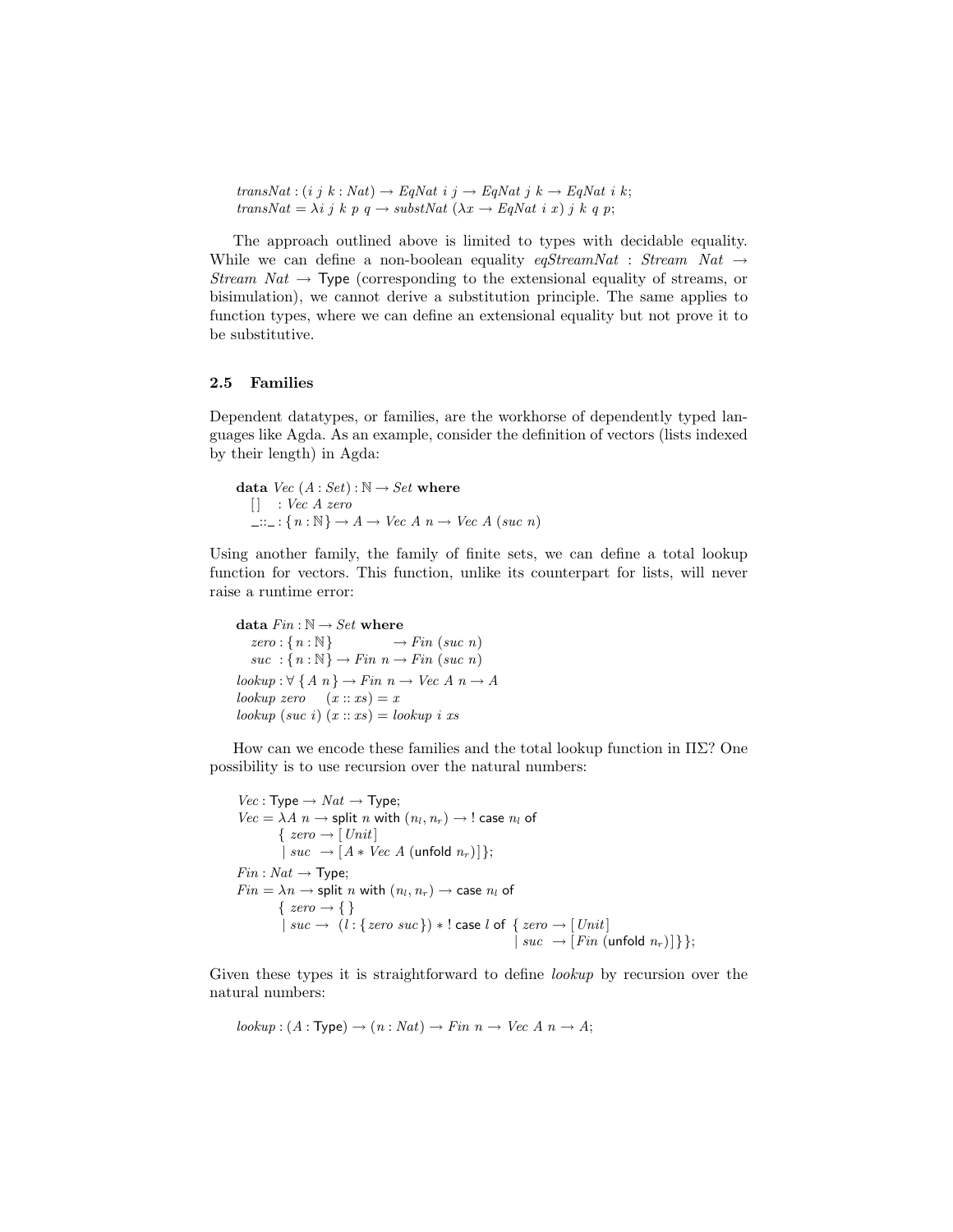However, these recursive encodings do not reflect the nature of the definitions in Agda, which are not using recursion over the indices. There are types which cannot easily be encoded this way, for example the simply typed  $\lambda$ -terms indexed by contexts and types. To define Agda-style families we can use explicit equalities instead:

 $Vec: Type \rightarrow Nat \rightarrow Type;$  $Vec = \lambda A \ n \rightarrow (l : \{ nil \ cons \}) *$ case l of  $\{ nil \rightarrow EqNat \, zero \, n \}$  $\vert \cos \rightarrow (n': Nat) * A * (\text{Rec} [\text{Vec } A \text{ } n'] ) * \text{EqNat} (\text{succ } n') \text{ } n \rbrace;$  $Fin : Nat \rightarrow Type;$  $Fin = \lambda n \rightarrow (l : \{zero \; suc\}) *$ case l of  $\{zero \rightarrow (n': Nat) * EqNat (suc n') n\}$  $| succ \rightarrow (n': Nat) * (Rec [Fin n']) * EqNat (suc n') n;$ 

Terms corresponding to the Agda constructors, for instance  $\Box \colon \Box$ , are definable:

 $cons : (A : Type) \rightarrow (n : Nat) \rightarrow A \rightarrow Vec A n \rightarrow Vec A (suc n);$  $cons = \lambda A \; n \; a \; v \rightarrow ('cons,(n,(a,(fold \; v, \text{reflNat} \; (suc \; n)))));$ 

For reasons of space we omit the implementation of lookup based on these definitions—it has to make the equational reasoning which is behind the Agda pattern matching explicit (Goguen et al. 2006).

### 2.6 Universes

In Sect. 2.4 we remarked that we can define equality for types with a decidable equality on a case by case basis. However, we can do better, using the fact that datatype-generic programming via reflection can be represented within a language like  $\Pi\Sigma$ . Which types have a decidable equality? Clearly, if we only use enumerations, dependent products and (well-behaved) recursion, then equality is decidable. We can reflect the syntax and semantics of this subset of  $\Pi\Sigma$ 's type system as a type.

We exploit the fact that  $\Pi\Sigma$  allows very flexible mutually recursive definitions to encode induction-recursion (Dybjer and Setzer 2006). We define a universe U of type codes together with a decoding function El. We start by declaring both:

 $U: \mathsf{Type}$ ;  $El: U \rightarrow \mathsf{Type}$ ;

We can then define  $U$  using the fact that we know the type (but not the definition) of El:

 $U = (l : \{enum\ sigma\ box\}) * \case \lozenge \of \{enum\ \rightarrow Nat$  $\mid sigma \rightarrow Rec \mid (a:U) * (El \mid a \rightarrow U) \mid$  $\vert \text{ box} \vert \rightarrow \text{Rec} \vert \uparrow U \vert$ ;

Note that we define enumerations up to isomorphism—we only keep track of the number of constructors. El is defined by exploiting that we know the types of U and  $El$ , and also the definition of  $U$ :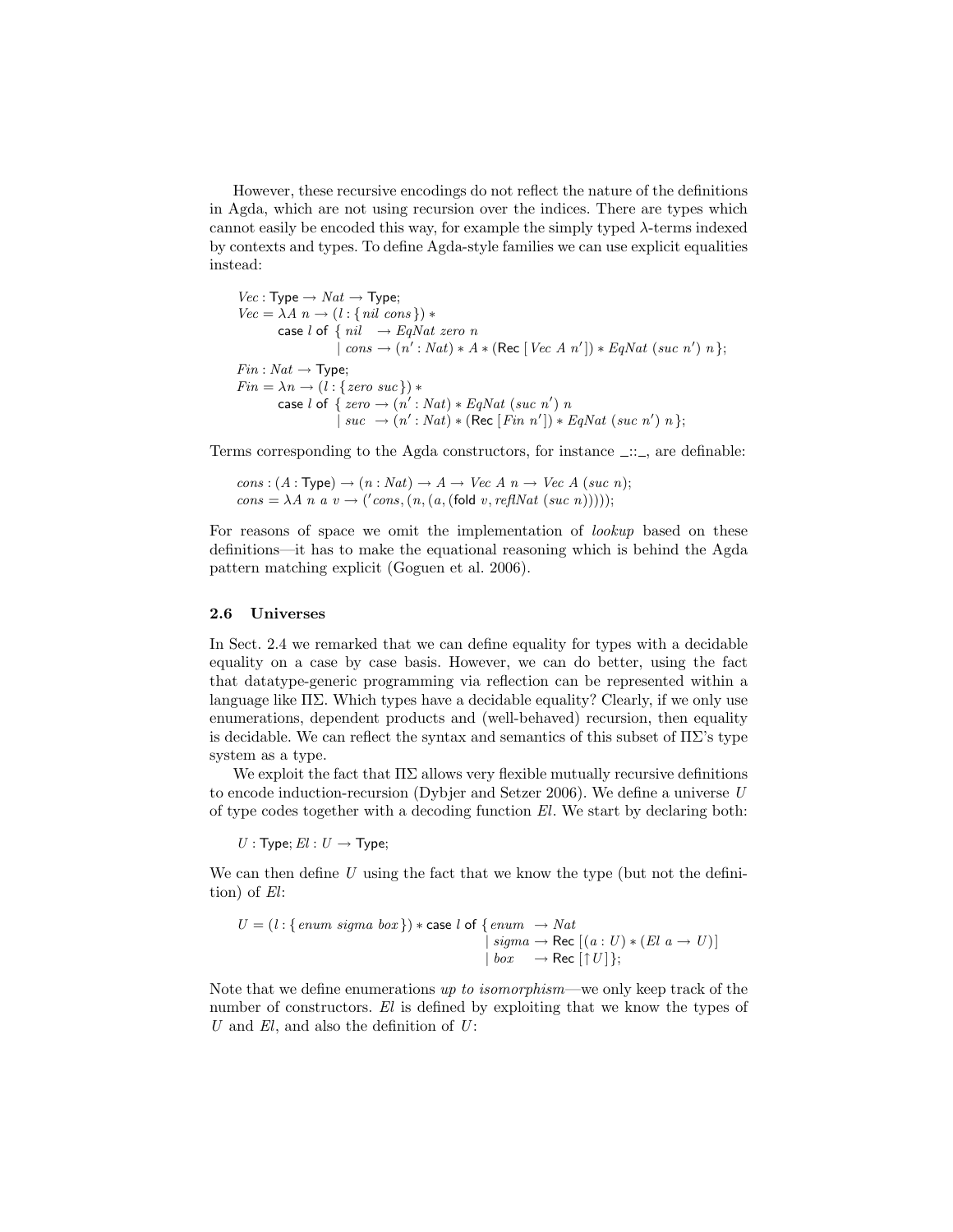$El = \lambda u \rightarrow$  split u with  $(u_l, u_r) \rightarrow$ ! case  $u_l$  of  $\{$  enum  $\rightarrow$  [Fin  $u_r$ ]  $\vert \sigma \rangle$  sigma  $\rightarrow$  [unfold  $u_r$  as  $u'_r \rightarrow$  split  $u'_r$  with  $(b, c) \rightarrow (x : El \ b) * El \ (c \ x)$ ]  $\begin{array}{ll} \mid box & \rightarrow \text{[unfold } u_r \text{ as } u'_r \rightarrow \text{Rec } \text{[El } (!u'_r) ] ] \}; \end{array}$ 

Note that, unlike in a simply typed framework, we cannot arbitrarily change the order of the definitions above—the definition of  $U$  is required to type check El.  $\Pi\Sigma$  supports any kind of mutually recursive definition, with declarations and definitions appearing in any order (subject to the requirement that there is exactly one definition per declaration), as long as each item type checks with respect to the previous items.

It is straightforward to translate type definitions into elements of  $U$ . For instance, Nat can be represented as follows:

$$
nat: U = ('sigma, fold (('enum, suc (suc zero)), (\lambda i \rightarrow \text{split } i \text{ with } (i_l, i_r) \rightarrow ! \text{ case } i_l \text{ of } \{ zero \rightarrow [('enum, suc zero)] \mid suc \rightarrow [('box, fold [nat)] \}))));
$$

We can now define a generic decidable equality  $eq:(a:U) \rightarrow El \ a \rightarrow El \ a \rightarrow Bool$ by recursion over  $U$  (omitted here). Note that the encoding can also be used for families with decidable equality; Fin can for instance be encoded as an element of El nat  $\rightarrow U$ .

# 3 β-reduction

This section gives an operational semantics for  $\Pi\Sigma$  by inductively defining the notion of (weak) β-reduction. Instead of defining substitution we use local definitions; in this sense  $\Pi\Sigma$  is an explicit substitution calculus.

We start by defining  $\Delta \vdash x = t$ , which is derivable if the definition  $x = t$  is visible in  $\Delta$ . The rules are straightforward:

$$
\frac{\Delta \vdash x = t \quad x \not\equiv y}{\Delta; x = t \vdash x = t} \quad \frac{\Delta \vdash x = t \quad x \not\equiv y}{\Delta; y : \sigma \vdash x = t} \quad \frac{\Delta \vdash x = t \quad x \not\equiv y}{\Delta; y = u \vdash x = t}
$$

Values  $(v)$ , weak head normal forms  $(w)$  and neutral values  $(n)$  are defined as follows:

$$
v ::= w | n
$$
  
\n
$$
w ::= \text{Type} | (x : \sigma) \rightarrow \tau | \lambda x \rightarrow t | (x : \sigma) * \tau | (t, u) | \{ \overline{l} \} | 'l | \uparrow \sigma | [t] | \text{Rec } \sigma | \text{ fold } t
$$
  
\n
$$
n ::= x | n t | \text{ split } n \text{ with } (x, y) \rightarrow t | \text{ case } n \text{ of } \{ \overline{l \rightarrow t} \} | !n | \text{unfold } n \text{ as } x \rightarrow t
$$

We specify  $\beta$ -reduction using a big-step semantics;  $\Delta \vdash t \leadsto v$  means that t β-reduces to v in the context  $\Delta$ . To avoid cluttering the rules with renamings we give simplified rules in which we assume that variables are suitably fresh;  $x \# \Delta$  means that x is not declared in  $\Delta$ . Reduction and equality do not keep track of all type information, so we allow declarations without a type signature, denoted by x; and use the abbreviation  $x := t$  for  $x : x = t$ . We also overload; for concatenation of contexts: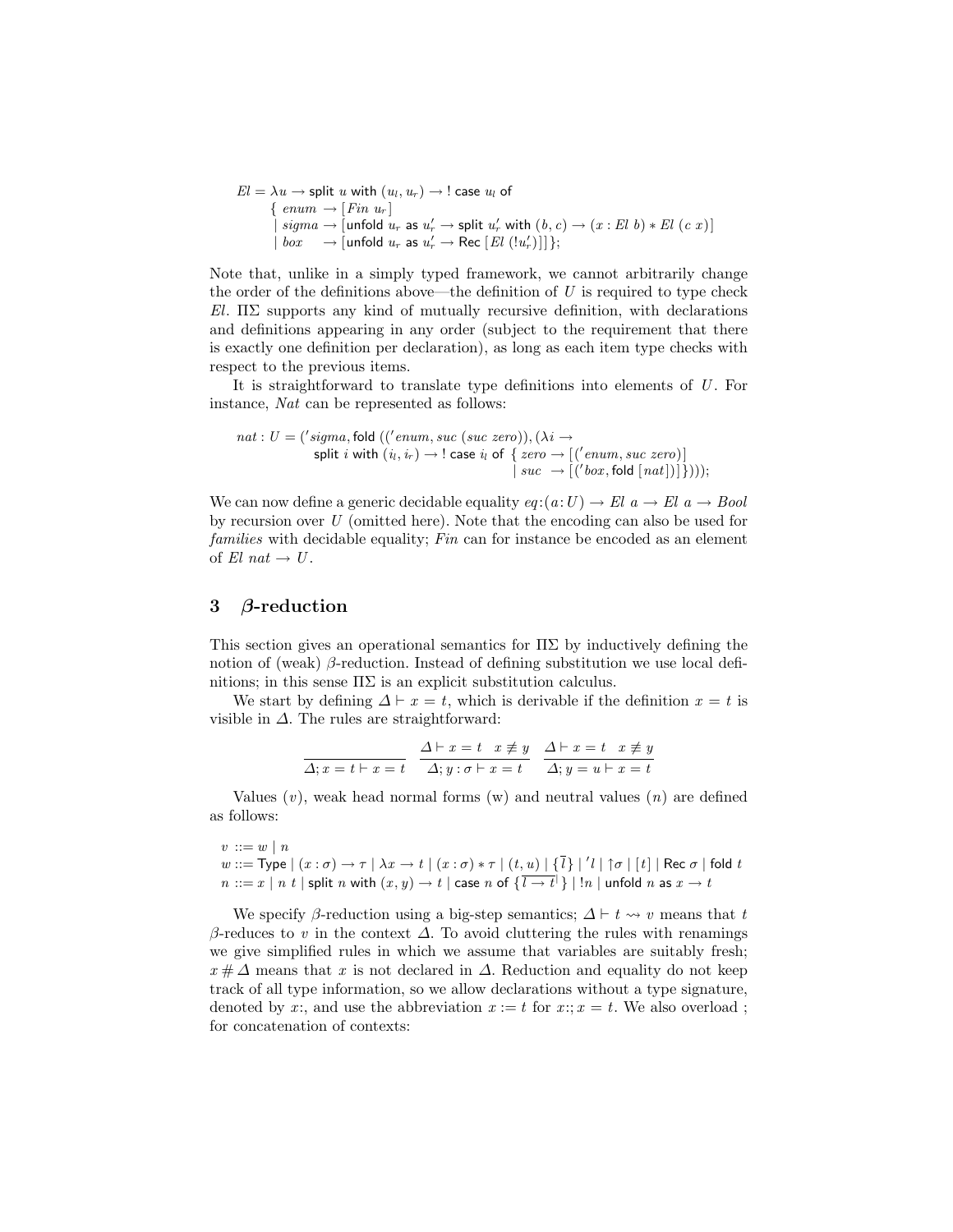$$
\frac{\Delta\vdash t\rightsquigarrow (t_0, t_1)\quad x, y\,\#\,\Delta\quad\Delta\vdash \text{let } x:=t_0; y:=t_1\text{ in } u\rightsquigarrow v}{\Delta\vdash w\rightsquigarrow w}\n\n\frac{\Delta\vdash x=t\quad\Delta\vdash t\rightsquigarrow v}{\Delta\vdash x\rightsquigarrow v}\n\n\frac{\Delta\vdash x=t\quad\Delta\vdash t\rightsquigarrow v}{\Delta\vdash x\rightsquigarrow v}\n\n\frac{\Delta\vdash t\rightsquigarrow 'l_i\quad\Delta\vdash u_i\rightsquigarrow v}{\Delta\vdash t\ u\rightsquigarrow v}\n\n\frac{\Delta\vdash t\rightsquigarrow 'l_i\quad\Delta\vdash u_i\rightsquigarrow v}{\Delta\vdash \text{case } t\text{ of }\{\overline{l_i}\rightarrow u_i^{\dagger}\}\n\rightsquigarrow v}\n\n\frac{\Delta\vdash t\rightsquigarrow 'l_i\quad\Delta\vdash u_i\rightsquigarrow v}{\Delta\vdash !t\rightsquigarrow v}\n\n\frac{\Delta\vdash t\rightsquigarrow \text{fold } t'\quad x\,\#\,\Delta\quad\Delta\vdash \text{let } x:=t'\text{ in } u\rightsquigarrow v}\n\n\Delta\vdash u+\text{model } t\text{ as } x\rightarrow u\rightsquigarrow v}\n\n\frac{\Delta\vdash t\rightarrow v\quad\Delta\vdash \text{let } \Gamma\text{ in } v\mapsto v}{\Delta\vdash \text{let } \Gamma\text{ in } t\rightsquigarrow v'}
$$

 $\prime$ 

The let rule uses the auxiliary relation  $\Delta \vdash$  let  $\Gamma$  in  $v \mapsto v'$ , which pushes lets inside constructors. We only give a representative selection of the rules for this relation. Note that it maps neutral terms to neutral terms:

$$
x \# \Delta; \Gamma
$$
\n
$$
\Delta \vdash \text{let } \Gamma \text{ in } \lambda x \to t \mapsto \lambda x \to \text{let } \Gamma \text{ in } t \qquad \Delta \vdash \text{let } \Gamma \text{ in } [t] \mapsto [\text{let } \Gamma \text{ in } t]
$$
\n
$$
\Delta; \Gamma \nvdash x = t \qquad \Delta \vdash \text{let } \Gamma \text{ in } n \mapsto n'
$$
\n
$$
\Delta \vdash \text{let } \Gamma \text{ in } x \mapsto x \qquad \Delta \vdash \text{let } \Gamma \text{ in } n \text{ to } n' \text{ (let } \Gamma \text{ in } t)
$$
\n
$$
\Delta \vdash \text{let } \Gamma \text{ in } n \mapsto n' \qquad x \# \Delta; \Gamma
$$
\n
$$
\Delta \vdash \text{let } \Gamma \text{ in } \text{unfold} \text{ in } \text{as } x \to t \mapsto \text{unfold} \text{ in } 'a \text{ as } x \to \text{let } \Gamma \text{ in } t
$$

Finally we give some of the rules for computations which are stuck:

$$
\frac{\Delta \not\vdash x = t}{\Delta \vdash x \leadsto x} \quad \frac{\Delta \vdash t \leadsto n}{\Delta \vdash t \ u \leadsto n \ u} \quad \frac{\Delta \vdash t \leadsto n}{\Delta \vdash \mathsf{unfold} \ t \ \mathsf{as} \ x \to u \leadsto \mathsf{unfold} \ n \ \mathsf{as} \ x \to u}
$$

# 4  $\alpha$ - and  $\beta$ -equality

As mentioned earlier,  $\Pi\Sigma$  uses a structural equality for recursive definitions. This makes it necessary to define a novel notion of  $\alpha$ -equality. Let us look at some examples. We have already discussed the use of boxes to stop infinite unfolding of recursive definitions. This is achieved by specifying that inside a box we are only using  $\alpha$ -equality. For instance, the following terms are not  $\beta$ -equal, because this would require looking up a definition inside a box:<sup>7</sup>

let  $x : Bool = 'true$  in  $[x] \not\equiv_\beta ['true]$ .

However, we still want the ordinary  $\alpha$ -equality

let  $x : Bool = 'true$  in  $[x] \equiv_{\alpha}$  let  $y : Bool = 'true$  in  $[y]$ 

to hold, because we can get from one side to the other by consistently renaming bound variables. This means that we have to compare the definitions of variables which we want to identify—while being careful not to expand recursive definitions indefinitely—because clearly

<sup>&</sup>lt;sup>7</sup> In this particular example the definition is not actually recursive, but this is irrelevant, because we do not distinguish between recursive and non-recursive definitions.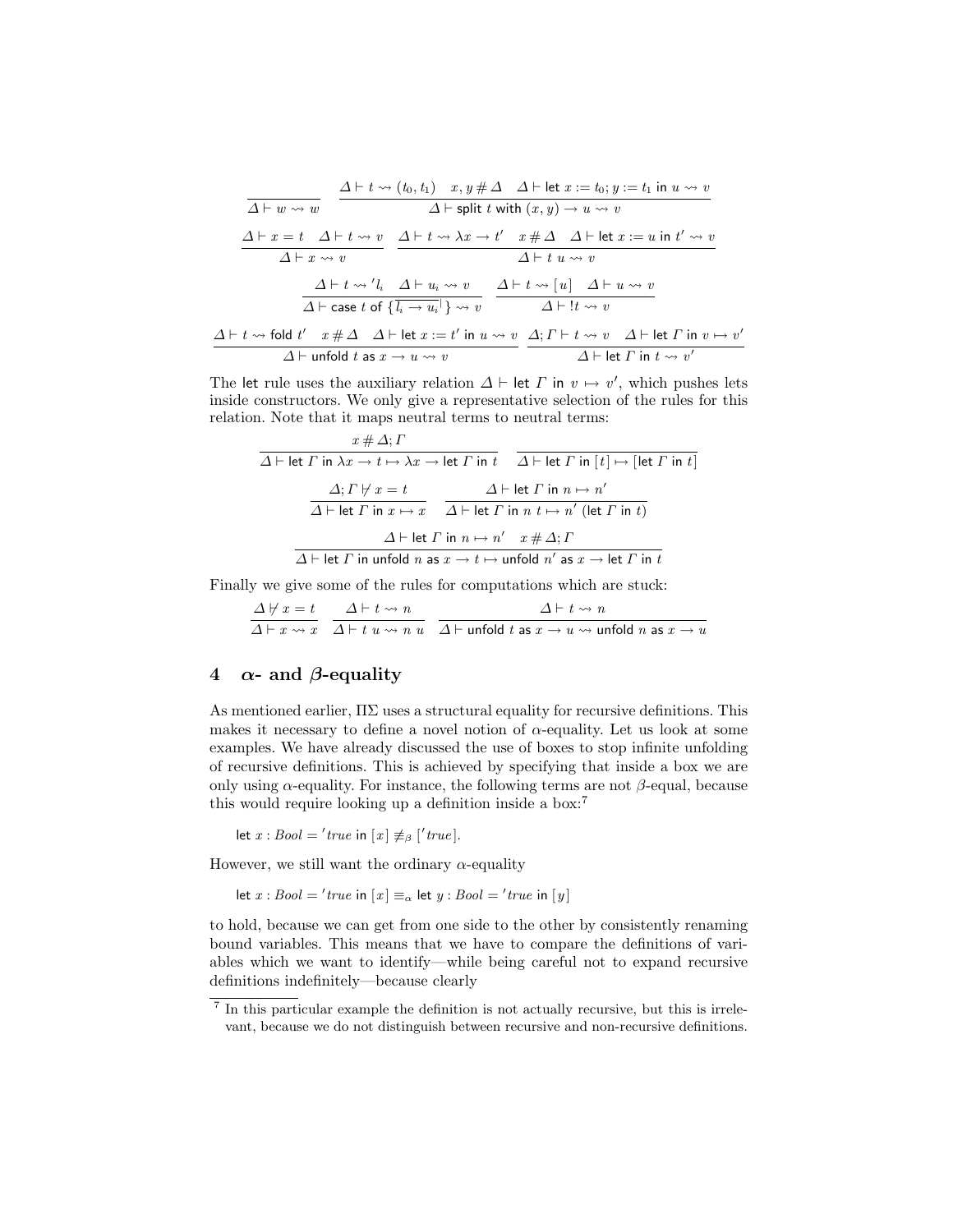let  $x : Bool = 'true$  in  $[x] \not\equiv_\beta$  let  $y : Bool = y$  in  $[y]$ .

We also want to allow weakening:

let 
$$
x : Bool = 'true; y : Bool = 'false
$$
 in  $[x] \equiv_{\alpha} \text{let } z : Bool = 'true$  in  $[z]$ .

We achieve the goals outlined above by specifying that two expressions of the form let  $\Gamma$  in t and let  $\Gamma'$  in t' are  $\alpha$ -equivalent if there is a partial bijection (a bijection on a subset) between the variables defined in  $\Gamma$  and  $\Gamma'$  so that t and  $t'$  are  $\alpha$ -equal up to this identification of variables; the identified variables, in turn, are required to have  $\beta$ -equal definitions (up to some relevant partial bijection). In the implementation we construct this identification lazily: if we are forced to identify two let-bound variables, we replace the definitions of these variables with a single, fresh (undefined) variable and check whether the original definitions are equal. This way we do not unfold recursive definitions more than once.

We specify partial bijections using  $\varphi ::= \varepsilon \mid \varphi; (\iota, o)$ , where  $\iota, o ::= x \mid -$ . Here  $(x, -)$  is used when the variable x is ignored, i.e., not a member of the partial bijection. Lookup is specified as follows:

$$
\frac{\varphi \vdash x \sim y \quad x \not\equiv \iota \quad y \not\equiv o}{\varphi; (\iota, o) \vdash x \sim y}
$$

We specify  $\alpha$ - and  $\beta$ -equality at the same time, indexing the rules on the metavariable  $\kappa \in {\alpha, \beta}$ , because all but one rule is shared between the two equalities. The judgement  $\varphi : \Delta \sim \Delta' \vdash t \equiv_{\kappa} t'$  means that, given a partial bijection  $\varphi$  for the contexts  $\Delta$  and  $\Delta'$ , the terms t and t' are  $\kappa$ -equivalent. The difference between  $\alpha$ - and  $\beta$ -equality is that the latter is closed under  $\beta$ reduction:

$$
\frac{\Delta\vdash t\rightsquigarrow v \quad \Delta'\vdash t'\rightsquigarrow v' \quad \varphi:\Delta\sim\Delta'\vdash v\equiv_{\beta}v'}{\varphi:\Delta\sim\Delta'\vdash t\equiv_{\beta}t'}
$$

The remaining rules apply to both equalities. Variables are equal if identified by the partial bijection:

$$
\frac{\varphi \vdash x \sim y}{\varphi : \Delta \sim \Delta' \vdash x \equiv_{\kappa} y}
$$

A congruence rule is included for each term former. For reasons of space we omit most of these rules—the following are typical examples:

$$
\varphi: \Delta \sim \Delta' \vdash t \equiv_{\kappa} t' \n\varphi: \Delta \sim \Delta' \vdash u \equiv_{\kappa} u' \n\varphi: \Delta \sim \Delta' \vdash t u \equiv_{\kappa} t' u' \n\varphi: \Delta \sim \Delta' \vdash \lambda u \Rightarrow t' \Rightarrow \Delta \sim \Delta' \vdash \lambda x \Rightarrow t \equiv_{\kappa} \lambda x' \Rightarrow t'
$$

As noted above, the congruence rule for boxes only allows  $\alpha$ -equality in the premise:

$$
\frac{\varphi : \Delta \sim \Delta' \vdash t \equiv_{\alpha} t'}{\varphi : \Delta \sim \Delta' \vdash [t] \equiv_{\kappa} [t']}
$$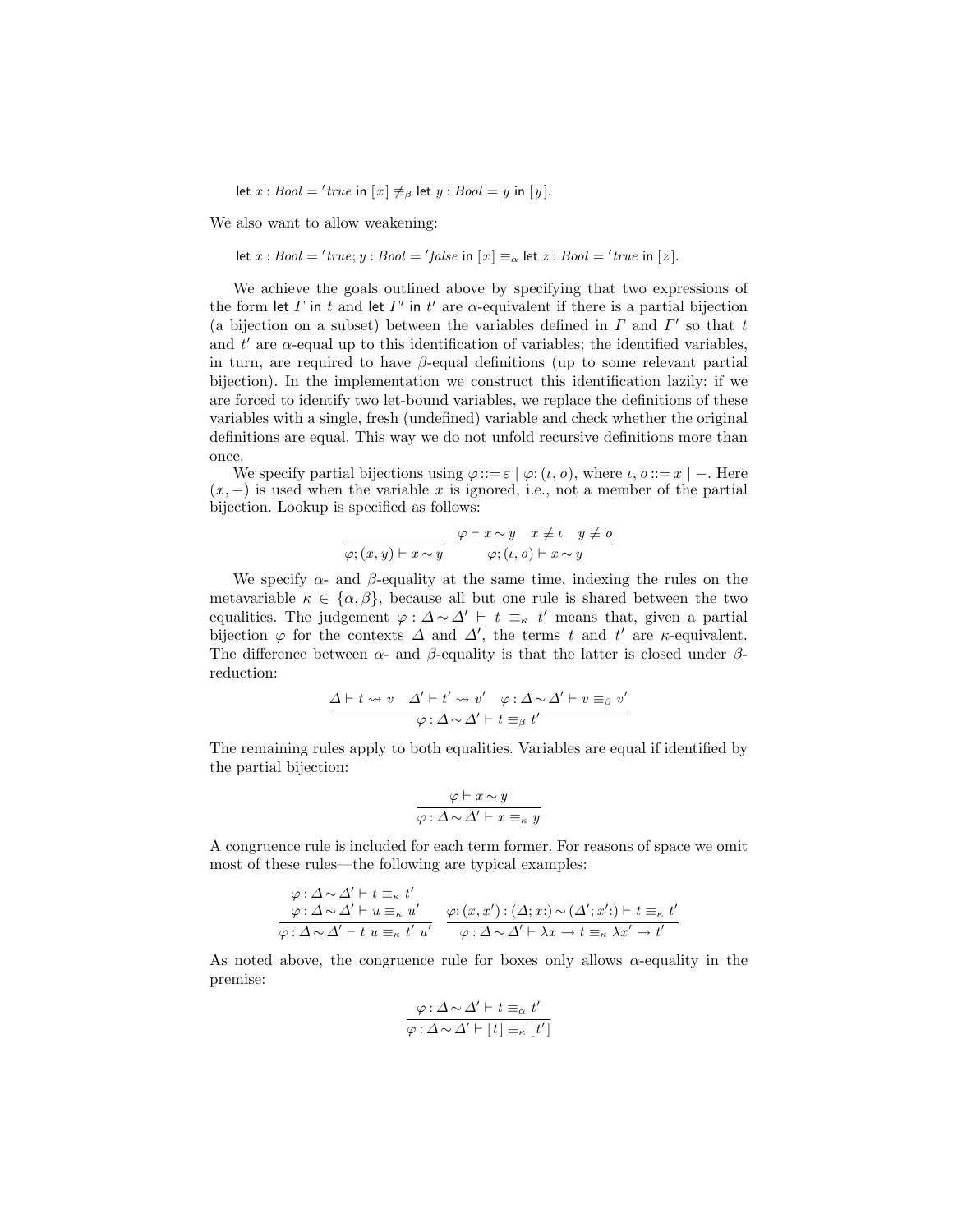Finally we have some rules for let expressions. Empty lets can be added, and contexts can be merged (we omit the symmetric cases):

$$
\frac{\varphi : \Delta \sim \Delta' \vdash \mathsf{let} \varepsilon \mathsf{ in } t \equiv_{\kappa} t'}{\varphi : \Delta \sim \Delta' \vdash t \equiv_{\kappa} t'} \quad \frac{\varphi : \Delta \sim \Delta' \vdash \mathsf{let} \mathsf{\Gamma}; \mathsf{\Gamma}' \mathsf{ in } t \equiv_{\kappa} t'}{\varphi : \Delta \sim \Delta' \vdash \mathsf{let} \mathsf{\Gamma} \mathsf{ in } \mathsf{let} \mathsf{\Gamma}' \mathsf{ in } t \equiv_{\kappa} t'}
$$

There is also a congruence rule. This rule uses an auxiliary judgement  $\varphi:\Delta \sim \Delta' \vdash$  $\psi : \Gamma \sim \Gamma'$  which extends a partial bijection over a pair of contexts ( $\psi$  can be seen as the rule's "output"). Note that ; is overloaded for concatenation:

$$
\frac{\varphi : \Delta \sim \Delta' \vdash \psi : \Gamma \sim \Gamma' \quad \varphi ; \psi : (\Delta; \Gamma) \sim (\Delta' ; \Gamma') \vdash t \equiv_{\kappa} t'}{\varphi : \Delta \sim \Delta' \vdash \mathsf{let} \ \Gamma \ \mathsf{in} \ t \equiv_{\kappa} \ \mathsf{let} \ \Gamma' \ \mathsf{in} \ t'}
$$

The rules for  $\varphi : \Delta \sim \Delta' \vdash \psi : \Gamma \sim \Gamma'$  allow us to choose which variables get identified and which are ignored. The base case is  $\varphi : \Delta \sim \Delta' \vdash \varepsilon : \varepsilon \sim \varepsilon$ . We can extend a partial bijection by identifying two variables, under the condition that the associated types are  $\beta$ -equal:

$$
\frac{\varphi : \Delta \sim \Delta' \vdash \psi : \Gamma \sim \Gamma' \quad \varphi; \psi : (\Delta; \Gamma) \sim (\Delta'; \Gamma') \vdash \sigma \equiv_{\beta} \sigma'}{\varphi : \Delta \sim \Delta' \vdash (\psi; (x, x')) : (\Gamma; x : \sigma) \sim (\Gamma'; x' : \sigma')}
$$

Alternatively, we can ignore a declaration:

$$
\frac{\varphi:\varDelta\sim\varDelta'\vdash\psi:\varGamma\sim\varGamma'}{\varphi:\varDelta\sim\varDelta'\vdash(\psi;(x,-)):(\varGamma;x:\sigma)\sim\varGamma'}\quad\frac{\varphi:\varDelta\sim\varDelta'\vdash\psi:\varGamma\sim\varGamma'}{\varphi:\varDelta\sim\varDelta'\vdash(\psi;(-,x')):\varGamma\sim(\varGamma';x':\sigma')}
$$

To check whether two definitions are equal we compare the terms using  $\beta$ equality. Note that this takes place before the definitions are added to the context:

$$
\frac{\varphi : \Delta \sim \Delta' \vdash \psi : \Gamma \sim \Gamma' \quad \varphi; \psi \vdash x \sim x' \quad \varphi; \psi : (\Delta; \Gamma) \sim (\Delta'; \Gamma') \vdash t \equiv_{\beta} t'}{\varphi : \Delta \sim \Delta' \vdash \psi : (\Gamma; x = t) \sim (\Gamma'; x' = t')}
$$

The definition of an ignored variable has to be ignored as well:

$$
\frac{\varphi : \Delta \sim \Delta' \vdash \psi : \Gamma \sim \Gamma' \quad \varphi; \psi \vdash x \sim -}{\varphi : \Delta \sim \Delta' \vdash \psi : (\Gamma; x = t) \sim \Gamma'} \quad \frac{\varphi : \Delta \sim \Delta' \vdash \psi : \Gamma \sim \Gamma' \quad \varphi; \psi \vdash -\sim x'}{\varphi : \Delta \sim \Delta' \vdash \psi : \Gamma \sim (\Gamma'; x' = t')}
$$

Definitions and declarations can also be reordered if they do not depend on each other. For reasons of space we omit the details.

In the typing rules in Sect. 5 we only use  $\kappa$ -equality with respect to the identity partial bijection, so we define  $\Delta \vdash t \equiv_{\kappa} u$  to mean id $\Delta : \Delta \sim \Delta \vdash t \equiv_{\kappa} u$ .

### 5 The Type System

We define a bidirectional type system. There are three main, mutually inductive judgements:  $\Gamma \vdash \Delta$ , which means that  $\Delta$  is well-formed with respect to  $\Gamma$ ;  $\Gamma \vdash t \Leftarrow \sigma$ , which means that we can check that t has type  $\sigma$ ; and  $\Gamma \vdash t \Rightarrow \sigma$ , which means that we can infer that t has type  $\sigma$ . We also use  $\Gamma \vdash x : \sigma$ , which means that  $x : \sigma$  is visible in  $\Gamma$ :

$$
\frac{\Gamma \vdash x : \sigma \quad x \not\equiv y}{\Gamma; x : \sigma \vdash x : \sigma} \quad \frac{\Gamma \vdash x : \sigma \quad x \not\equiv y}{\Gamma; y : \tau \vdash x : \sigma} \quad \frac{\Gamma \vdash x : \sigma}{\Gamma; y = t \vdash x : \sigma}
$$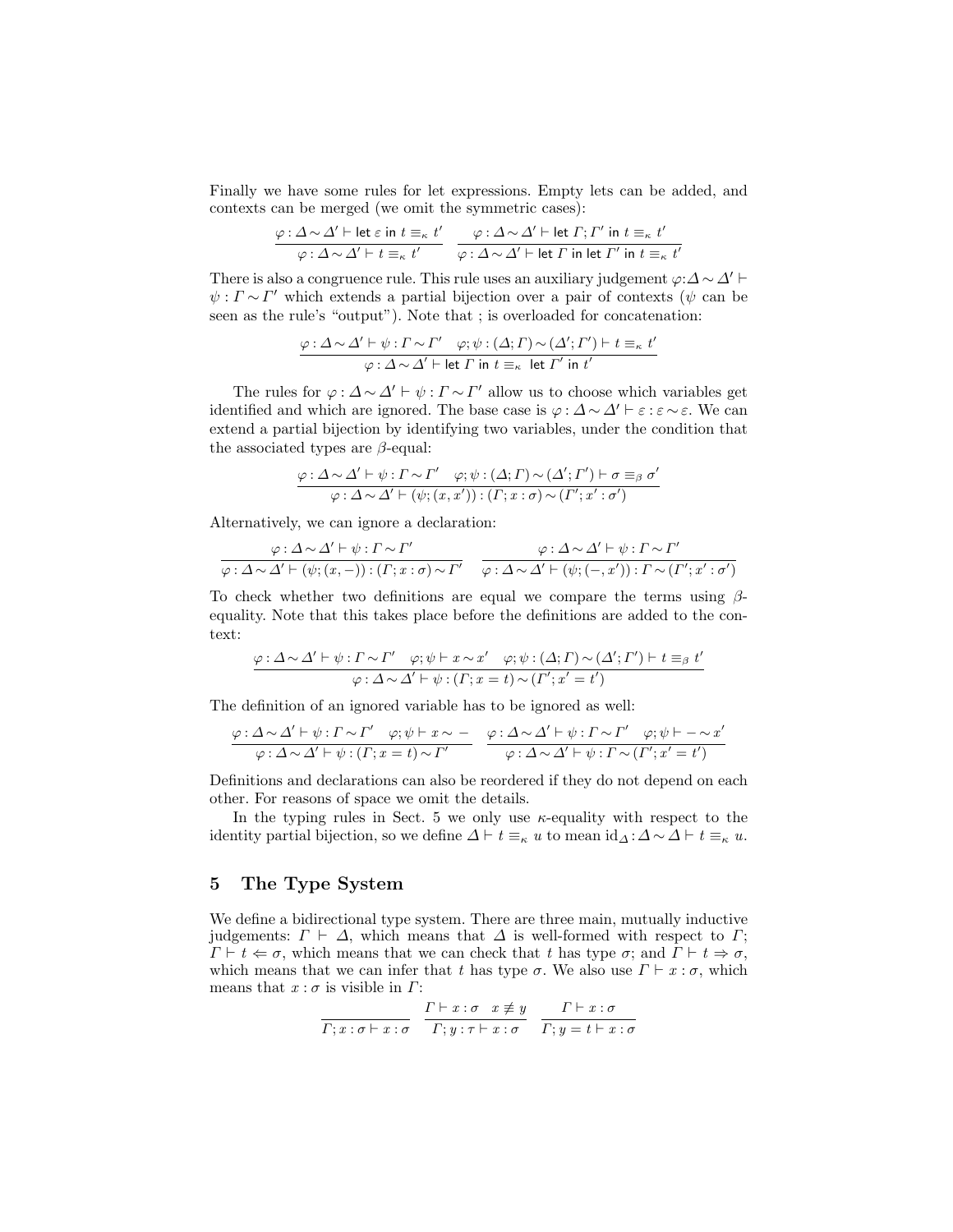Context formation is specified as follows:

$$
\cfrac{\Gamma\vdash\varDelta\quad \Gamma; \varDelta\vdash\sigma \Leftarrow\text{Type}}{\Gamma\vdash\varDelta; x:\sigma}\quad\cfrac{\Gamma\vdash\varDelta\quad \Gamma; \varDelta\vdash x \Rightarrow\sigma\quad \Gamma; \varDelta\vdash t \Leftarrow\sigma}{\Gamma\vdash\varDelta; x=t}
$$

There is one type checking rule which applies to all terms: the conversion rule. This rule changes the direction: if we want to check whether a term has type  $\tau$ , we can first infer the type  $\sigma$  and then verify that  $\sigma$  and  $\tau$  are convertible:

$$
\cfrac{\Gamma\vdash\tau\Leftarrow\text{Type}\quad\Gamma\vdash t\Rightarrow\sigma\quad\Gamma\vdash\sigma\equiv_\beta\tau}{\Gamma\vdash t\Leftarrow\tau}
$$

The remaining rules apply to specific term formers. We have chosen to simplify some of the rules to avoid the use of renamings. This means that the type system, as given, is not closed under  $\alpha$ -equality. The rules below use two new metavariables:  $\diamond$ , which stands for the quantifiers  $\rightarrow$  and  $*$ ; and  $\Leftrightarrow$ , which can be instantiated with either  $\Rightarrow$  or  $\Leftarrow$ . We also use the notation  $\Gamma \vdash t \Rightarrow^{\beta} \sigma$ , which stands for  $\Gamma \vdash t \Rightarrow \sigma'$  and  $\Gamma \vdash \sigma' \leadsto \sigma$ . This is used when we match against a particular type constructor:

Γ ` ∆ Γ ` ρ ⇐ Type Γ ` ρ ≡<sup>α</sup> let ∆ in σ Γ; ∆ ` t ⇐ σ Γ ` let ∆ in t ⇐ ρ Γ ` ∆ Γ; ∆ ` t ⇒ σ Γ ` let ∆ in t ⇒ let ∆ in σ ε ` Γ Γ ` x : σ Γ ` x ⇒ σ ε ` Γ Γ ` Type ⇔ Type Γ ` σ ⇐ Type Γ , x : σ ` τ ⇐ Type Γ ` (x : σ) τ ⇒ Type Γ ` ρ ⇐ Type Γ ` ρ (x : σ) → τ Γ , x : σ ` t ⇐ τ Γ ` λx → t ⇐ ρ Γ ` t ⇒<sup>β</sup> (x : σ) → τ Γ ` u ⇐ σ x # Γ Γ ` t u ⇒ let x : σ = u in τ Γ ` ρ ⇐ Type Γ ` ρ (x : σ) ∗ τ Γ ` t ⇐ σ x # Γ Γ ` u ⇐ let x : σ = t in τ Γ ` (t, u) ⇐ ρ Γ ` ρ ⇐ Type x , y # Γ Γ ` t ⇒<sup>β</sup> (x : σ) ∗ τ Γ ` t z Γ; x : σ; y : τ ; z = (x , y) ` u ⇐ ρ Γ ` split t with (x , y) → u ⇐ ρ ε ` Γ Γ ` {l } ⇒ Type Γ ` ρ ⇐ Type Γ ` ρ {l } m ∈ l Γ ` <sup>0</sup>m ⇐ ρ Γ ` ρ ⇐ Type Γ ` t ⇒<sup>β</sup> {l } Γ ` t x (Γ, x = 0 l<sup>i</sup> ` u<sup>i</sup> ⇐ ρ)<sup>i</sup> Γ ` case t of {l → u } ⇐ ρ Γ ` σ ⇐ Type Γ ` ↑σ ⇒ Type Γ ` ρ ⇐ Type Γ ` ρ ↑σ Γ ` t ⇐ σ Γ ` [t ] ⇐ ρ Γ ` t ⇒ σ Γ ` [t ] ⇒ ↑σ Γ ` t ⇒<sup>β</sup> ↑σ Γ ` !t ⇒ σ Γ ` t ⇐ ↑σ Γ ` !t ⇐ σ Γ ` σ ⇐ ↑Type Γ ` Rec σ ⇒ Type Γ ` ρ ⇐ Type Γ ` ρ Rec σ Γ ` t ⇐ !σ Γ ` fold t ⇐ ρ Γ ` t ⇒ σ Γ ` fold t ⇒ Rec [σ] Γ ` ρ ⇐ Type Γ ` t ⇒<sup>β</sup> Rec σ Γ ` t y x # Γ Γ; x :!σ; y = fold x ` u ⇐ ρ Γ ` unfold t as x → u ⇐ ρ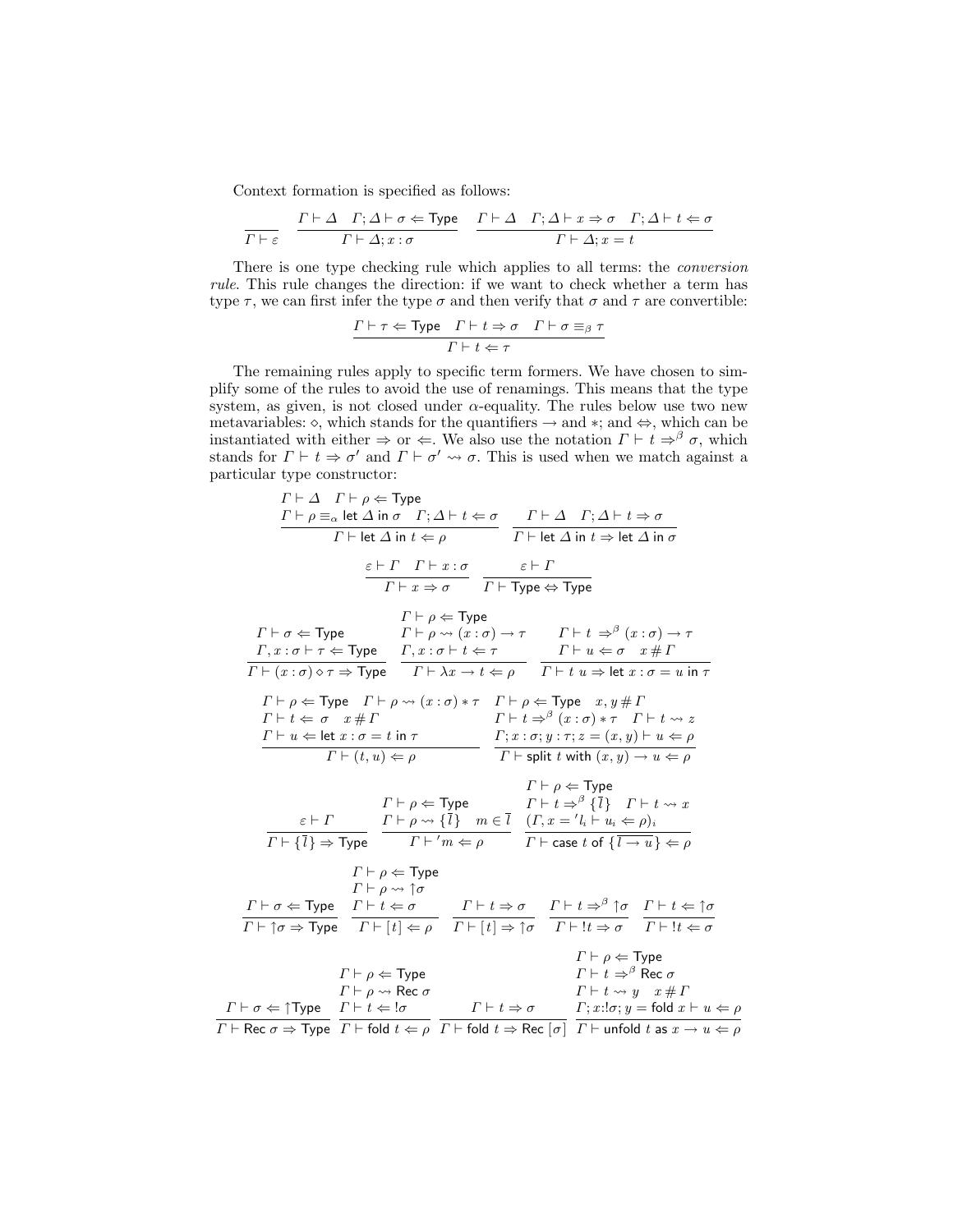The let rules have a side-condition: the context  $\Delta$  must contain exactly one definition for every declaration, as specified in Sect. 2.1. The case rule's indexed premise must hold for each of the branches, and there must be exactly one branch for every label in  $\{\bar{l}\}$  (recall that  $\{\bar{l}\}$  stands for a set of labels).

Above we have listed the dependent elimination rules for products, labels and Rec (the rules for split, case and unfold). There are also non-dependent variants, which do not require the scrutinee to reduce to a variable, but whose premises do not get the benefit of equality constraints.

### 6 Conclusions

The definition of  $\Pi\Sigma$  uses several innovations to meet the challenge of providing a concise core language for dependently typed programming. We are able to use one recursion mechanism for the definition of both types and (recursive or corecursive) programs, relying essentially on lifted types and boxes. We also permit arbitrary mutually recursive definitions where the only condition is that, at any point in the program, the current definition or declaration has to type check with respect to the current context—this captures inductive-recursive definitions. Furthermore all programs and types can be used locally in let expressions; the top-level does not have special status. To facilitate this flexible use of let expressions we have introduced a novel notion of  $\alpha$ -equality for recursive definitions. As a bonus the use of local definitions makes it unnecessary to define substitution as an operation on terms.

Much remains to be done. We need to demonstrate the usefulness of  $\Pi\Sigma$  by using it as a core language for an Agda-like language. As we have seen in Sect. 2 this seems possible, provided we restrict indexing to types with a decidable equality. We plan to go further and realize an extensional equality for higher types based on previous work (Altenkirch et al. 2007).

The current type system is less complicated than that described in a previous draft paper (Altenkirch and Oury 2008). We have simplified the system by restricting dependent elimination to the case where the scrutinee reduces to a variable. Unfortunately subject reduction for open terms does not hold in the current design, because a variable may get replaced by a neutral term during reduction. We may allow dependent elimination for arbitrary terms again in a later version of ΠΣ.

Having a small language makes complete reflection feasible, opening the door for generic programming. Another goal is to develop  $\Pi\Sigma$ 's metatheory formally. The distance between the specification and the implementation seems small enough that we plan to develop a verified version of the type checker in Agda (using the partiality monad). This type checker can then be translated into  $\Pi\Sigma$ itself. Using this implementation we hope to be able to formally verify central aspects of (some version of) the language, most importantly type-soundness:  $\beta$ -reduction does not get stuck for closed, well-typed programs.